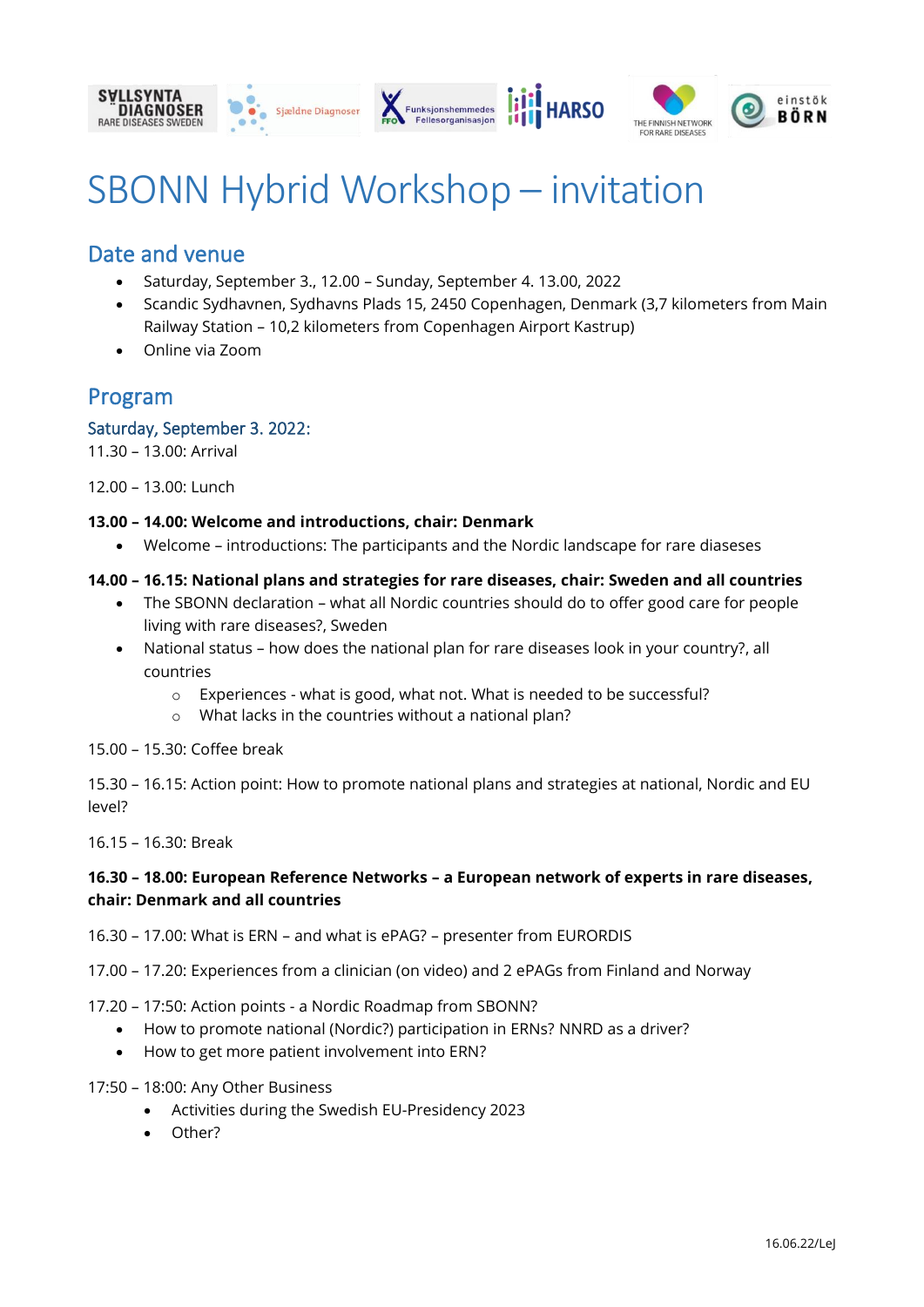







19.00: Dinner

#### Sunday, September 4. 2022:

7.30 – 9.15: Breakfast at hotel, informal networking

#### **9.15 – 12.15: Network across! Chair: Iceland and all countries**

9.15 – 10.00: Inspirational examples of Nordic cooperation between rare people

10.00 – 11.00: How do National alliances and others deal with ultra rare diseases?

11.00 – 11.20: Break

11.20 – 12.00: To be planned when participants list and suggestions are known, f.i.:

- 'Ultra Rare continued'
- 'Diagnosis specific and other networking online'
- How to apply for NVC-funds in order to create Nordic network
- More options may be added on the spot

12.00 – 12.15: That's it! Evaluation of the workshop

12.15 – 13.00: Lunch and departure.